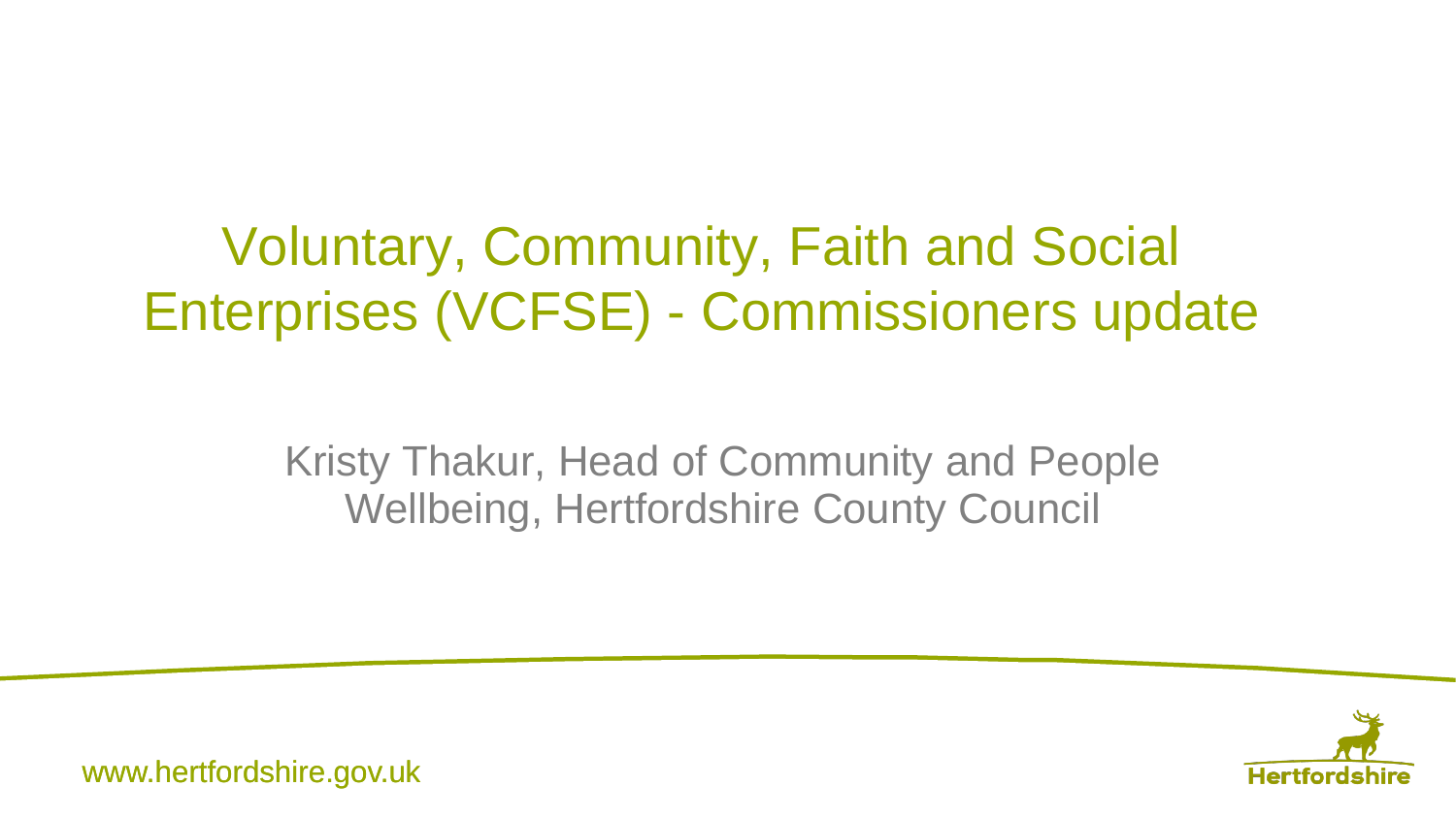#### VPAC 'offer' to vulnerable adults

**CommunityHelp** 



#### **100+ VCFSE contracts and 30+ projects to deliver support to these areas**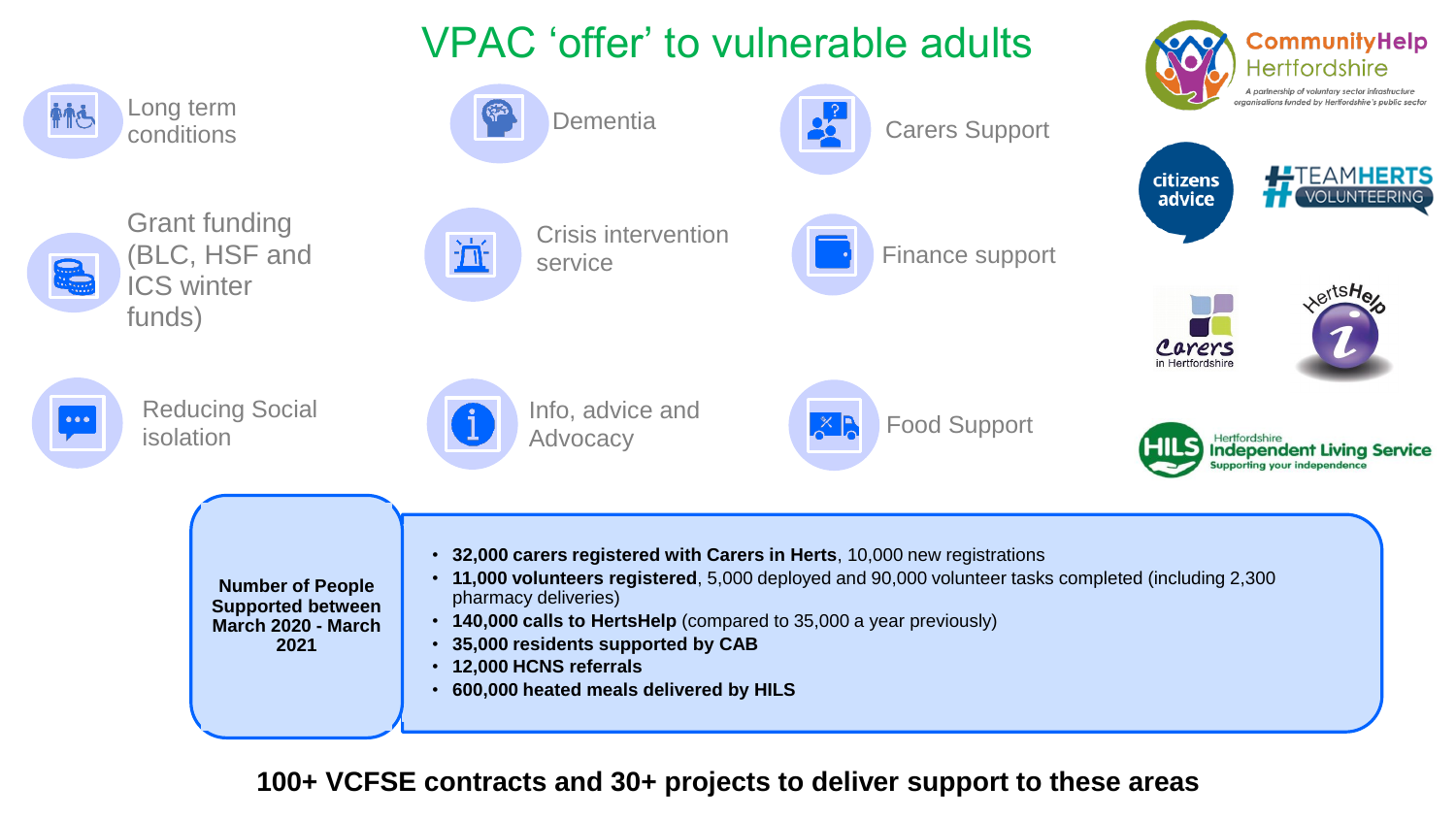### Projects List

- Key achievements:
	- Shielding support
	- Volunteers co-ordination via CHH
	- Covid Information Champions
	- HertsHelp central gateway
	- Cost of living crisis
	- Afghan / Ukraine response
	- Carers support
	- Hospital discharge and winter pressures
- Working with...
	- Voluntary and Community sector
	- NHS
	- Districts and Boroughs
	- Internal departments Childrens services, Public Health, Comms..
	- Central Government

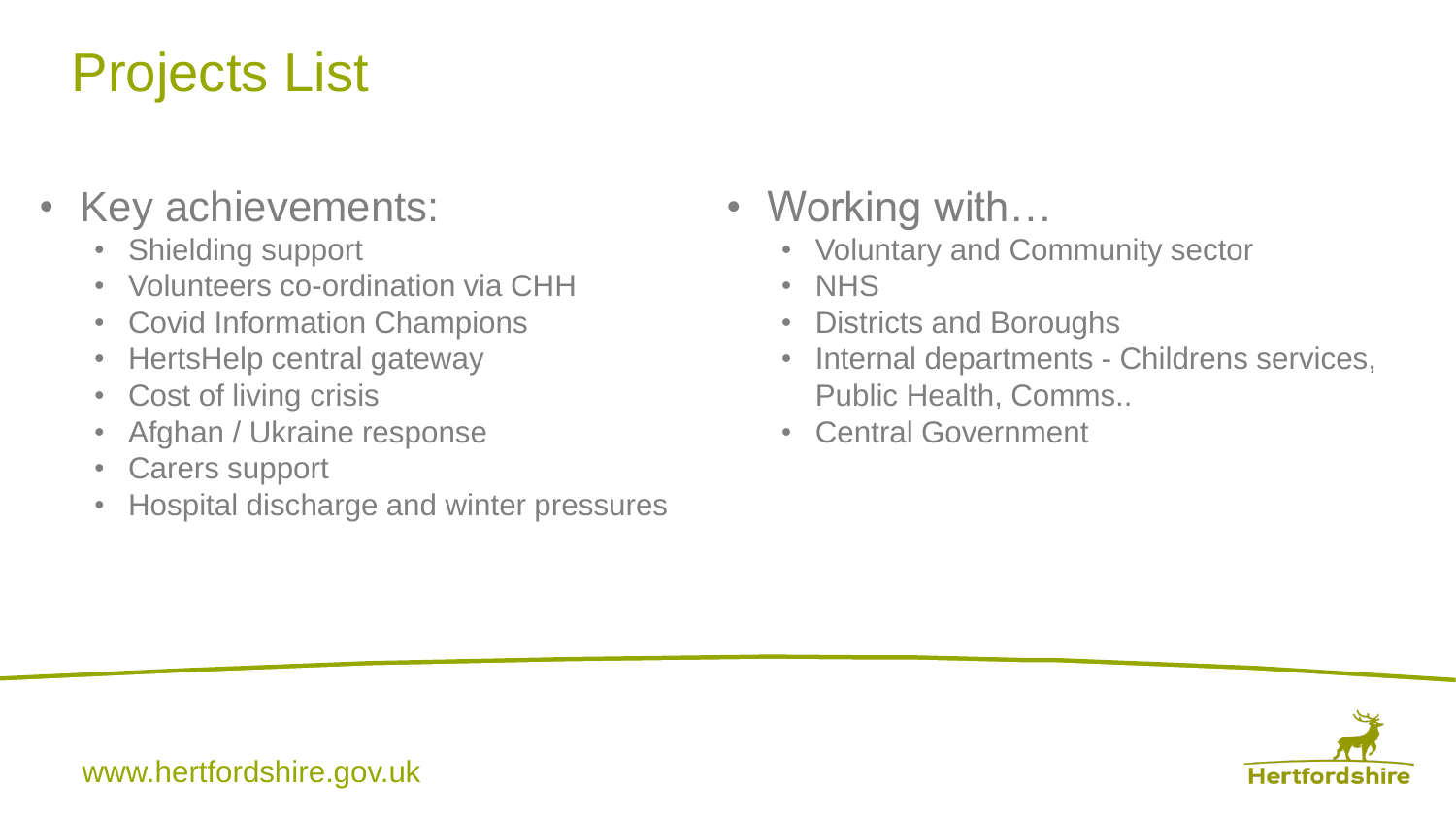#### Context – increased demand and uncertainty

#### Crisis Spend by year

- Uncertain environment still COVID response/recovery phase, cost of living crisis, forthcoming Social Care Reform, ICS changes
- Increased demand example of the tiered CIS services – and don't foresee this reducing significantly

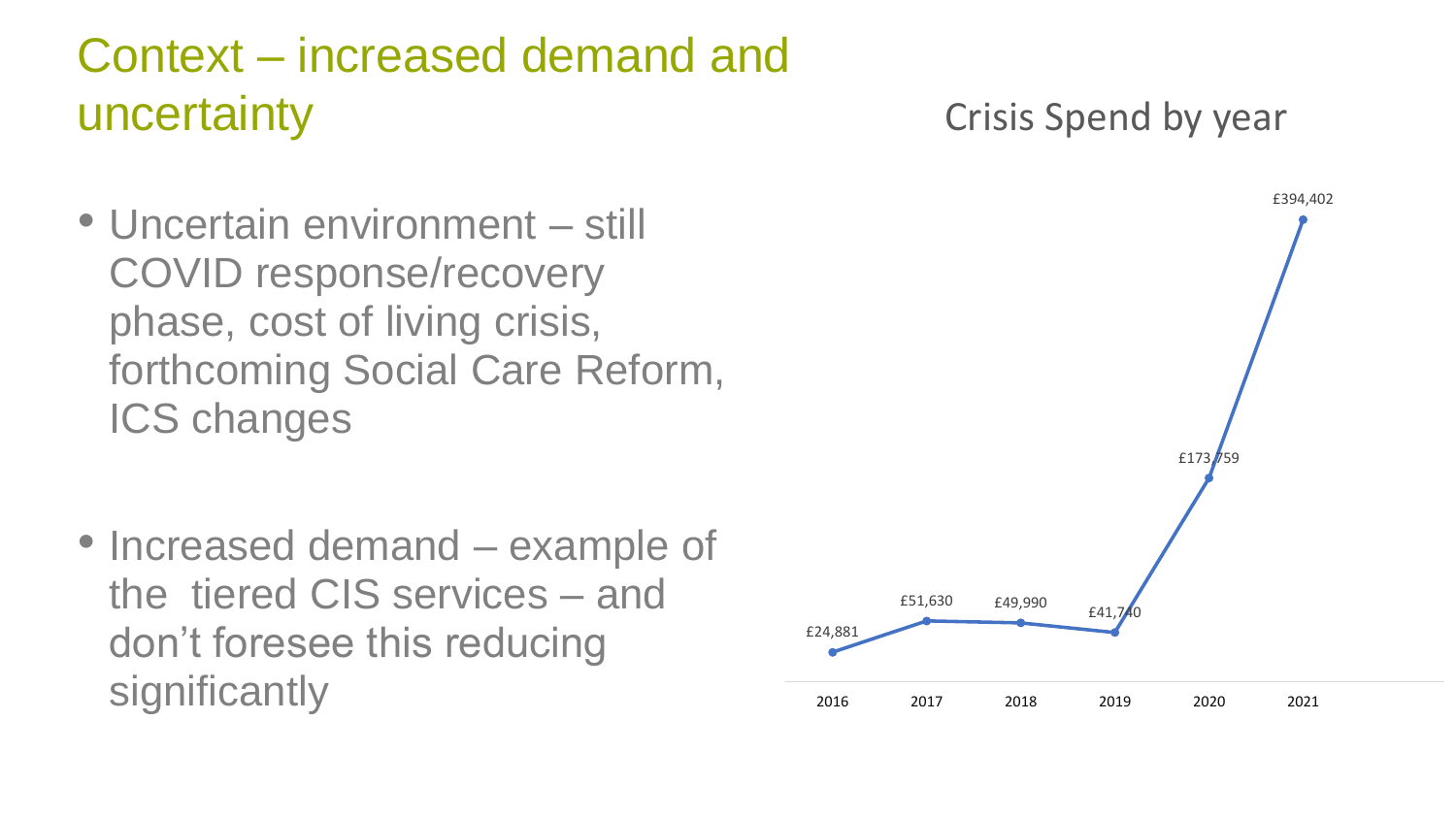### Challenges and responses

- **Cost of living crisis** using HSF and BLC funding to support with food, fuel and wider issues.
- **Funding and resources** offering flexible volunteering opportunities and sharing of VCS resources, investing into preventative services in the short, medium and longer term.
- **Digital exclusion** supporting service users and carers toward digital inclusion through access to equipment, coaching and ongoing support.
- **COVID** supporting anxious residents with socialising and gathering face to face, so people will be helped to feel safe to come out of their homes to access and enjoy these services and community assets.

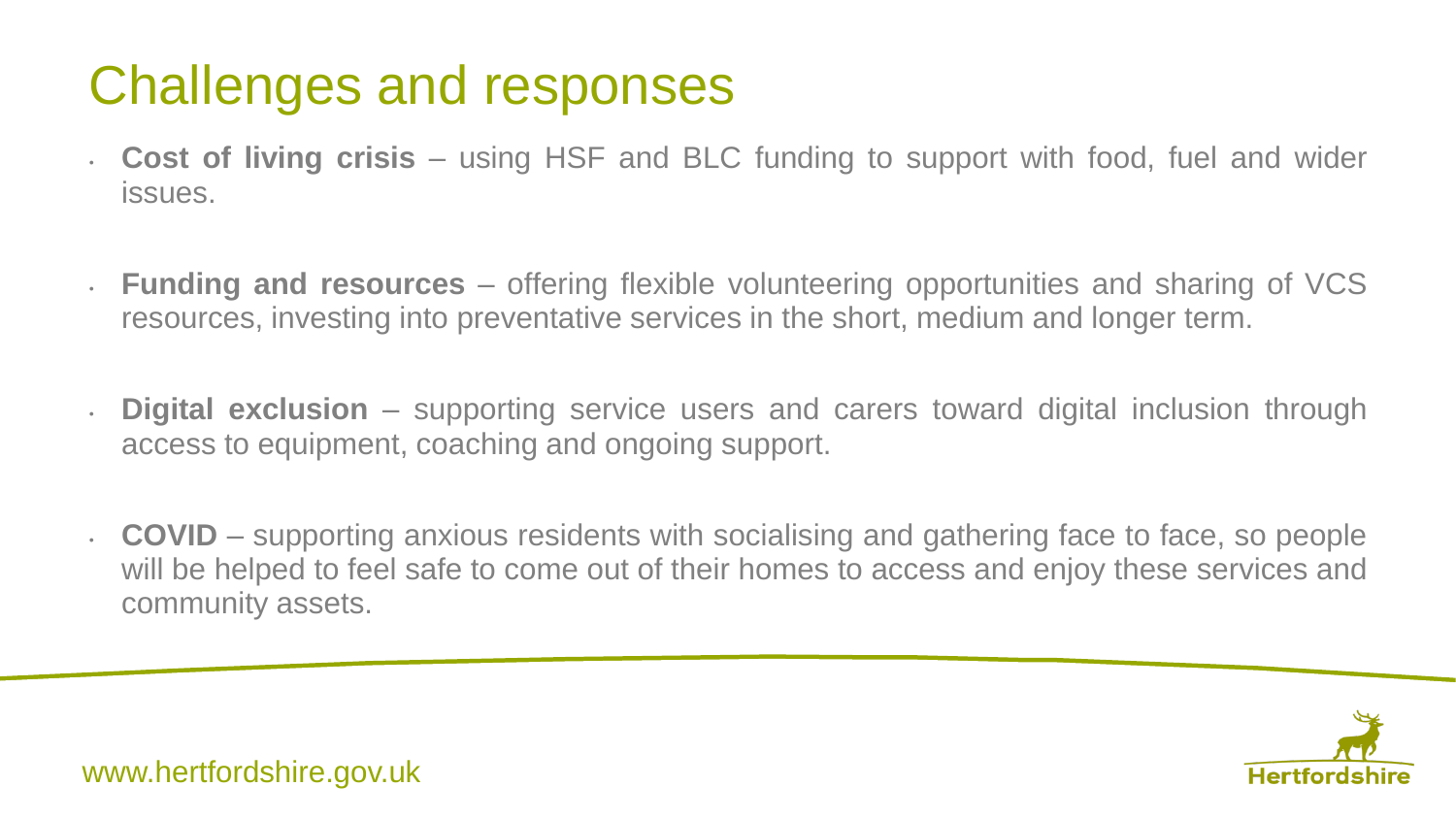#### **What do we mean by health creation?**

*'Health Creation is the process through which individuals and communities gain a sense of purpose, hope, mastery and control over their own lives and immediate environment; when this happens their health and wellbeing is enhanced.'*





www.hertfordshire.gov.uk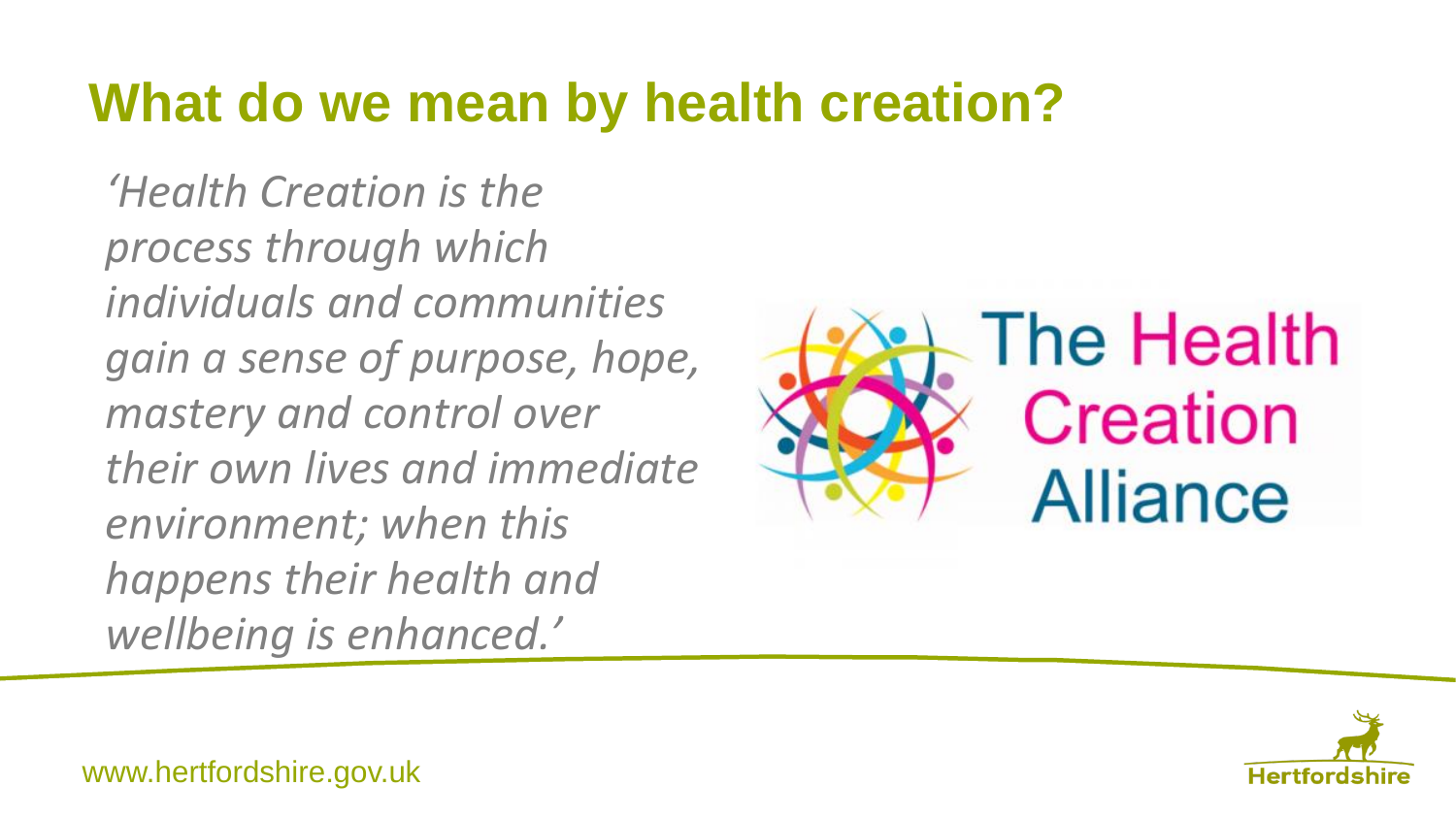# Why a VCFSE health creation strategy?

- We didn't know we were (collectively) commissioning £40m of VCFSE services in Herts!
- We do know VCFSE reaches parts we don't (eg 20,000 SP) interventions pa 26% in bottom quintile)
- We do know statutory sector puts barriers in way of accessing some support (eligibility, waiting lists) and disempowers some people (DNA's, non-intuitive gateways and processes)
- We do know we couldn't have kept the population as safe as we did during Covid without the VCFSE

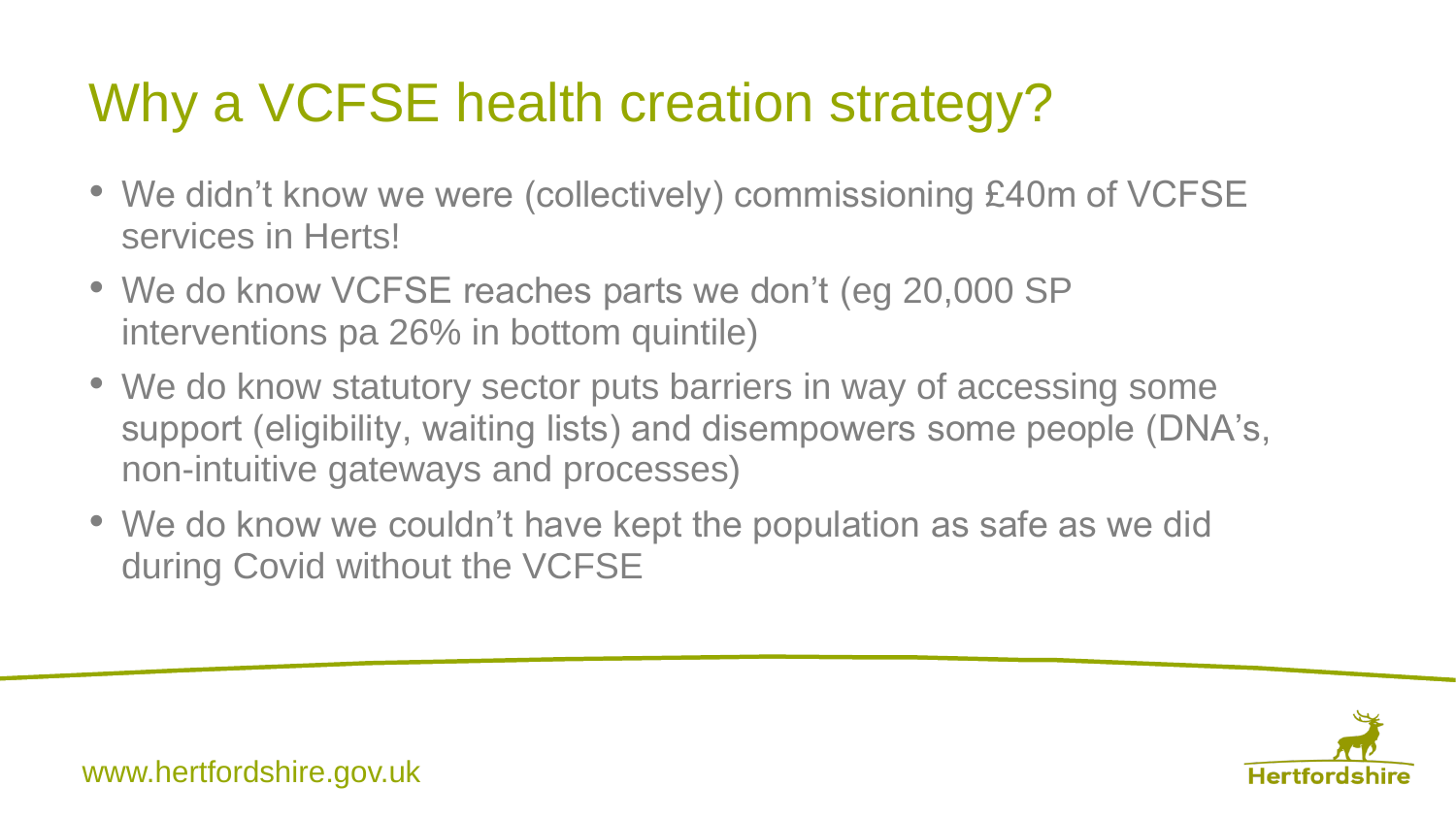# **Principles**

- Not replacing/duplicating/cutting across other strategies
- Focus = which bit of the pathway/service/gaps left by services are best filled by the community/VCFSE sector?
- Focus on humanising/kindness role of sector (time and friendship, not clinical or technical skills)
- Focus on making sure people know where they can go for help to stay well (broadly interpreted)
- Focus on socialising medicine
- Focus on helping communities look after their own health with obvious links to prevention, health inequalities, proactive social prescribing and anticipatory care, personalisation, stronger communities etc